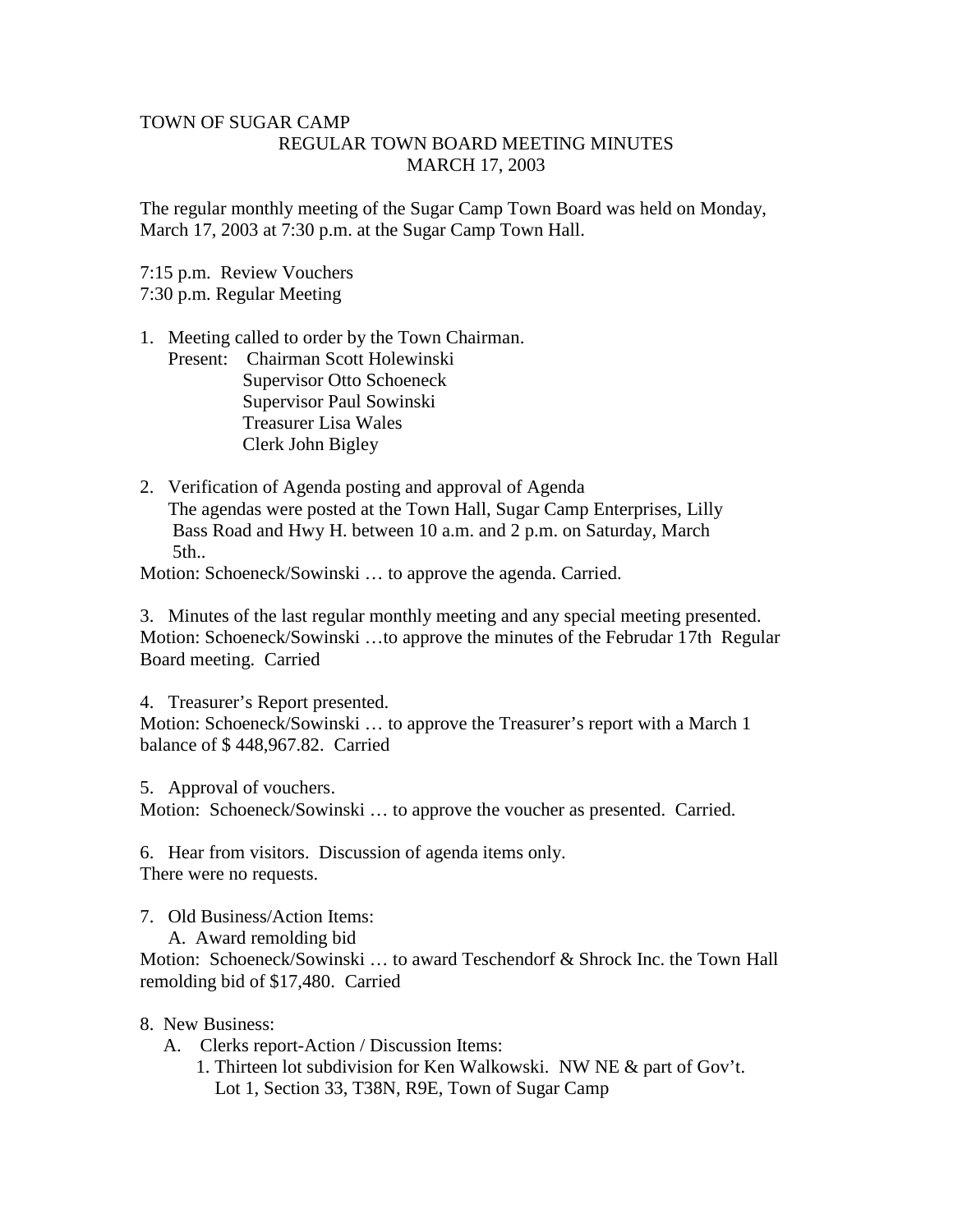Motion: Schoeneck/ Sowinski …Town has no objections to the 13 lot subdivision request described as NW NE & part of Gov't Lot 1, Section 33, T38N, R9E, Town of Sugar Camp providing the following conditions are met:

- 1. Joint drive easements off Lily Bass Lake Road for lots 10 through 13 to be drawn on map 30' wide X 75' long. This is to show on the map that it is a joint driveway and utility easement.
- 2. The map should have a note below Lily Bass Lake Road. that states "Lots 10 through 13 must use their designated driveway easements. No other driveways will be permitted off Lily Bass Lake Road."
- 3. The future town road should have final road name on map prior to recording.
- 4. Prior to recording, sub-divider must submit a signed contract with a road contractor that states he will construct and complete the future town road according to the current Sugar Camp Subdivision/road ordinance. The contract should also state a completion date for final gravel in the first summer and a completion date for blacktop and shoulders during the second summer. The Town will inspect base and gravel prior to sub-divider paving road to make sure it matches the Town specifications. The Town will also inspect the roadway after completion. Sub-divider realizes if he doesn't complete this to the specifications in the ordinance or fails to meet the completion dates on the contract that the Town has the right to complete the project and assess the cost to all the lots on the tax roll plus any other additional cost that the Town incurs.

5. Parkland dedication fee to be paid to the Town prior to recording.

## Carried

- 2. Open Bids for new truck. Five bids were received. Paul will review the bid and recommend which bid to be awarded at the April meeting. The following bids were received: Quinlans for \$79,330.08, Mid State for \$78,600.00, Schultz for \$ 80,400.00, Northwest Int. \$79,180.08 and Packer City, Int. for \$76,974.00.
- 3. Annual Meeting agenda approval:

Motion: Schoeneck/Sowinski … to approve the agenda for the Annual Meeting as presented. Carried

4. Review Financial Report

## B. Board Members-Action / Discussion Items:

- 1. Chairman Holewinski
- 2. Supervisor Sowinski
- 3. Supervisor Schoeneck